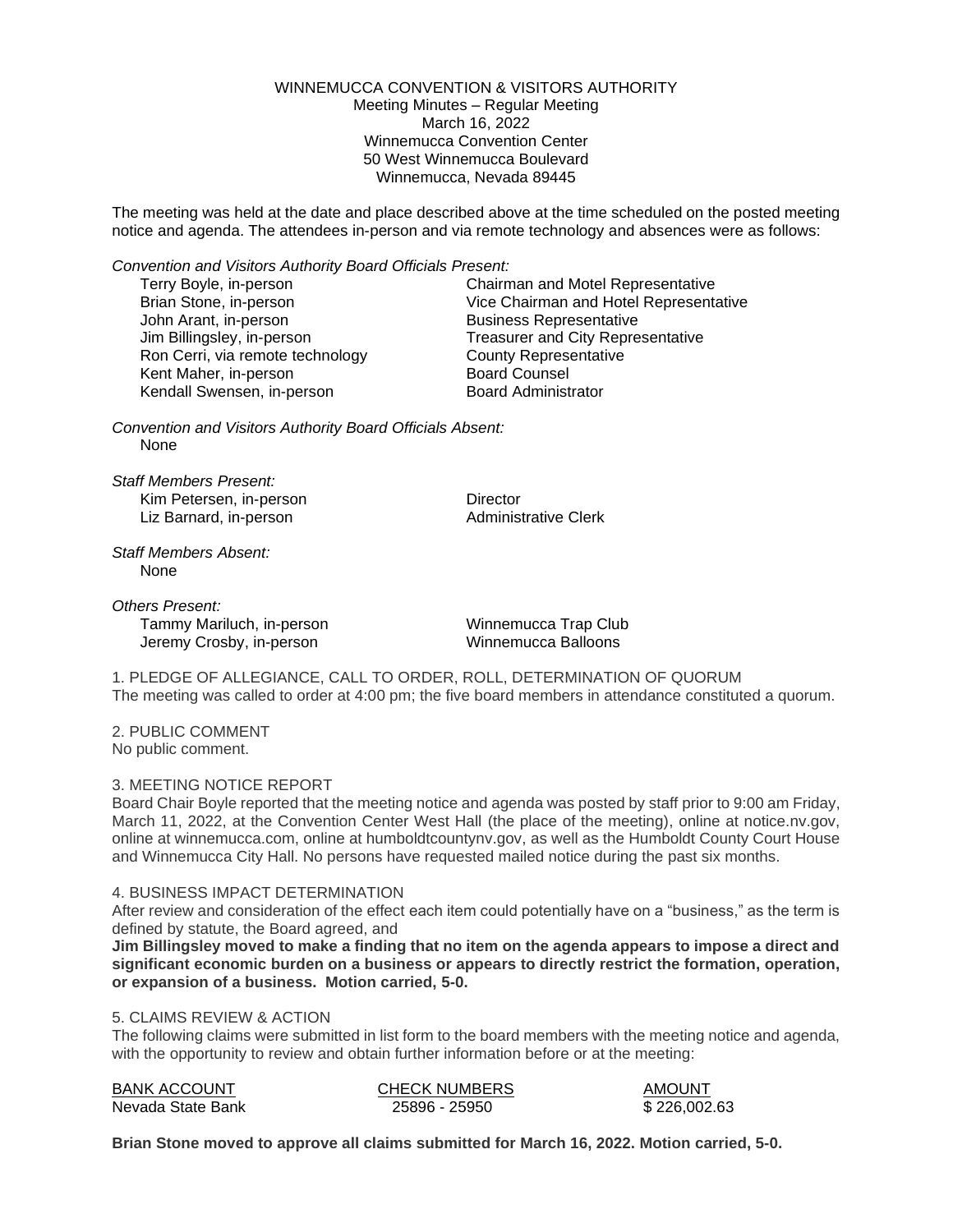### 6. CONSENT AGENDA

6.1. WCVA Meeting Minutes

WCVA Meeting Minutes February 16, 2022

6.2. Accommodation Tax 9-month Refund Requests as follows: Deter (\$794.70), Jones (\$471.20), Jaramillo (\$593.01), Brown (\$768.30), Smith (\$769.80), Smith (\$324.00), Fry (\$324.00), Burton (\$795.60), Figueroa (\$552.12)

# **Jim Billingsley moved to approve the consent agenda. Motion carried, 5-0.**

#### 7. GENERAL BUSINESS

7.1. Mike Scott, Winnemucca Regional Raceway, request for cooperative funding to purchase power harrow for raceway in the amount of approximately \$10,675

Mike Scott was not in attendance to present his request. This item is tabled to the next meeting. **No action was taken.**

7.2. Tammy Mariluch, Winnemucca Trap Club, request for cooperative funding for State Trap Shoot, May 13-15, 2022

Tammy Mariluch presented the request from the Winnemucca Trap Club for \$3,000 to add to their prize package for the state trap shoot. Chair Boyle mentioned that the event brings in people from out of state. **Brian Stone moved to approve the request for cooperative funding of a \$3,000 grant. Motion carried, 5-0.**

7.3. Jeremy Crosby, Winnemucca Balloons, request for additional cooperative funding

Jeremy Crosby presented the request from Winnemucca Balloons for additional funding. This will be their tenth year of hosting the event. Normally they have 12 balloons but are looking to bring in an additional 8 pilots this year. The additional funding is to give \$100 to each pilot to off-set travel expenses and to provide rooms and a meal each day to the pilots only. The rest of the crew for each balloon pays their own way. There are 22 balloons on a waiting list, so even if there are some cancellations, it is anticipated there should be 20 balloons total. Jim Billingsley noted that this is a good event for the community which brings in revenue. The Glow Show will be at the Boys & Girls Club and the launches will be back at the Sports Complex.

#### **John Arant moved to approve the request for additional cooperative funding of a \$3,500 grant. Motion carried, 5-0.**

7.4. WCVA Tentative Budget for fiscal year ending June 30, 2023 request for approval Board Administrator Kendall Swensen presented the tentative budget for the next fiscal year and answered questions from board members.

**Terry Boyle moved to approve the tentative budget as presented. Motion carried, 5-0.**

# 8. DIRECTOR'S REPORT

8.1. Joe Mackie Hall improvement and/or renovation possibilities and priorities

Director Petersen explained that he has reached out to a project coordinating company to come up with a proposal to take a look at the project and come up with an estimate of current costs and hopes to bring them in for a presentation next month.

# 8.2 Ranch Hand Rodeo

Director Petersen reported the events started March 2 and concluded March 6; it was one of the most well attended in the history of the event, the bar sales were the highest ever recorded and the horse sale was great with high prices.

9. COUNSEL REPORT None

10. BOARD ADMINISTRATOR FINANCIAL REPORTS 10.1. Financial Reports

Board Administrator Swensen reported that room tax revenue continues to be strong.